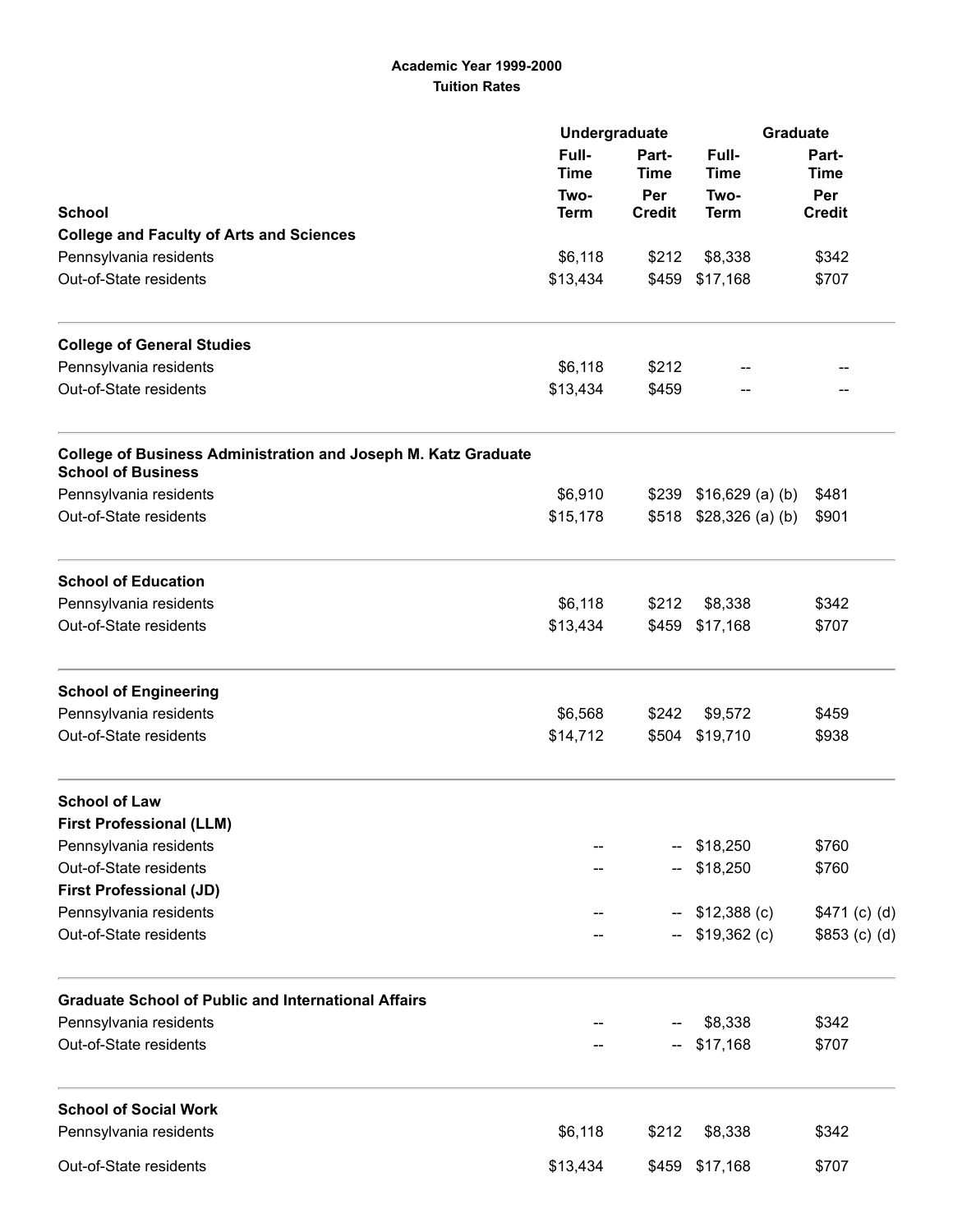| \$361<br>\$6,636<br>\$222<br>\$8,768<br>\$14,542<br>\$477 \$18,054<br>\$748<br>\$6,118<br>\$212<br>\$13,434<br>\$459<br>\$9,778<br>\$403<br>\$20,146<br>\$830<br>\$826<br>\$19,916<br>н.<br>\$28,974<br>\$1,205<br>\$443(d)<br>\$19,916<br>н.<br>$$807$ (d)<br>\$28,974<br>\$7,872<br>\$267<br>$$9,778$ (c)<br>\$403(c)<br>\$17,168<br>\$569<br>$$20,146$ (c)<br>\$830(c)<br>\$9,778<br>\$403<br>\$20,146<br>\$830<br><b>First Professional (PharmD Program)</b><br>\$10,372<br>\$452<br>$-$ \$14,492<br>\$631<br>\$9,778<br>\$403<br>\$20,146<br>\$830<br>\$9,778<br>\$403<br>\$20,146<br>\$830<br>\$21,354<br>\$379(d)<br>\$28,832<br>\$666(d) | <b>School of Information Sciences</b>    |  |  |  |
|--------------------------------------------------------------------------------------------------------------------------------------------------------------------------------------------------------------------------------------------------------------------------------------------------------------------------------------------------------------------------------------------------------------------------------------------------------------------------------------------------------------------------------------------------------------------------------------------------------------------------------------------------|------------------------------------------|--|--|--|
|                                                                                                                                                                                                                                                                                                                                                                                                                                                                                                                                                                                                                                                  | Pennsylvania residents                   |  |  |  |
|                                                                                                                                                                                                                                                                                                                                                                                                                                                                                                                                                                                                                                                  | Out-of-State residents                   |  |  |  |
|                                                                                                                                                                                                                                                                                                                                                                                                                                                                                                                                                                                                                                                  | <b>School of Dental Medicine</b>         |  |  |  |
|                                                                                                                                                                                                                                                                                                                                                                                                                                                                                                                                                                                                                                                  | Undergraduate                            |  |  |  |
|                                                                                                                                                                                                                                                                                                                                                                                                                                                                                                                                                                                                                                                  | Pennsylvania residents                   |  |  |  |
|                                                                                                                                                                                                                                                                                                                                                                                                                                                                                                                                                                                                                                                  | Out-of-State residents                   |  |  |  |
|                                                                                                                                                                                                                                                                                                                                                                                                                                                                                                                                                                                                                                                  | <b>Graduate (Basic Science Programs)</b> |  |  |  |
|                                                                                                                                                                                                                                                                                                                                                                                                                                                                                                                                                                                                                                                  | Pennsylvania residents                   |  |  |  |
|                                                                                                                                                                                                                                                                                                                                                                                                                                                                                                                                                                                                                                                  | Out-of-State residents                   |  |  |  |
|                                                                                                                                                                                                                                                                                                                                                                                                                                                                                                                                                                                                                                                  | <b>Graduate (Clinical Programs)</b>      |  |  |  |
|                                                                                                                                                                                                                                                                                                                                                                                                                                                                                                                                                                                                                                                  | Pennsylvania residents                   |  |  |  |
|                                                                                                                                                                                                                                                                                                                                                                                                                                                                                                                                                                                                                                                  | Out-of-State residents                   |  |  |  |
|                                                                                                                                                                                                                                                                                                                                                                                                                                                                                                                                                                                                                                                  | <b>First Professional</b>                |  |  |  |
|                                                                                                                                                                                                                                                                                                                                                                                                                                                                                                                                                                                                                                                  | Pennsylvania residents                   |  |  |  |
|                                                                                                                                                                                                                                                                                                                                                                                                                                                                                                                                                                                                                                                  | Out-of-State residents                   |  |  |  |
|                                                                                                                                                                                                                                                                                                                                                                                                                                                                                                                                                                                                                                                  | <b>School of Nursing</b>                 |  |  |  |
|                                                                                                                                                                                                                                                                                                                                                                                                                                                                                                                                                                                                                                                  | Pennsylvania residents                   |  |  |  |
|                                                                                                                                                                                                                                                                                                                                                                                                                                                                                                                                                                                                                                                  | Out-of-State residents                   |  |  |  |
|                                                                                                                                                                                                                                                                                                                                                                                                                                                                                                                                                                                                                                                  | <b>School of Pharmacy</b>                |  |  |  |
|                                                                                                                                                                                                                                                                                                                                                                                                                                                                                                                                                                                                                                                  | <b>Graduate</b>                          |  |  |  |
|                                                                                                                                                                                                                                                                                                                                                                                                                                                                                                                                                                                                                                                  | Pennsylvania residents                   |  |  |  |
|                                                                                                                                                                                                                                                                                                                                                                                                                                                                                                                                                                                                                                                  | Out-of-State residents                   |  |  |  |
|                                                                                                                                                                                                                                                                                                                                                                                                                                                                                                                                                                                                                                                  |                                          |  |  |  |
|                                                                                                                                                                                                                                                                                                                                                                                                                                                                                                                                                                                                                                                  | Pennsylvania residents                   |  |  |  |
|                                                                                                                                                                                                                                                                                                                                                                                                                                                                                                                                                                                                                                                  | Out-of-State residents                   |  |  |  |
|                                                                                                                                                                                                                                                                                                                                                                                                                                                                                                                                                                                                                                                  | <b>Graduate School of Public Health</b>  |  |  |  |
|                                                                                                                                                                                                                                                                                                                                                                                                                                                                                                                                                                                                                                                  | Pennsylvania residents                   |  |  |  |
|                                                                                                                                                                                                                                                                                                                                                                                                                                                                                                                                                                                                                                                  | Out-of-State residents                   |  |  |  |
|                                                                                                                                                                                                                                                                                                                                                                                                                                                                                                                                                                                                                                                  | <b>School of Medicine</b>                |  |  |  |
|                                                                                                                                                                                                                                                                                                                                                                                                                                                                                                                                                                                                                                                  | <b>Graduate</b>                          |  |  |  |
|                                                                                                                                                                                                                                                                                                                                                                                                                                                                                                                                                                                                                                                  | Pennsylvania residents                   |  |  |  |
|                                                                                                                                                                                                                                                                                                                                                                                                                                                                                                                                                                                                                                                  | Out-of-State residents                   |  |  |  |
|                                                                                                                                                                                                                                                                                                                                                                                                                                                                                                                                                                                                                                                  | <b>First Professional</b>                |  |  |  |
|                                                                                                                                                                                                                                                                                                                                                                                                                                                                                                                                                                                                                                                  | Pennsylvania residents                   |  |  |  |
|                                                                                                                                                                                                                                                                                                                                                                                                                                                                                                                                                                                                                                                  | Out-of-State residents                   |  |  |  |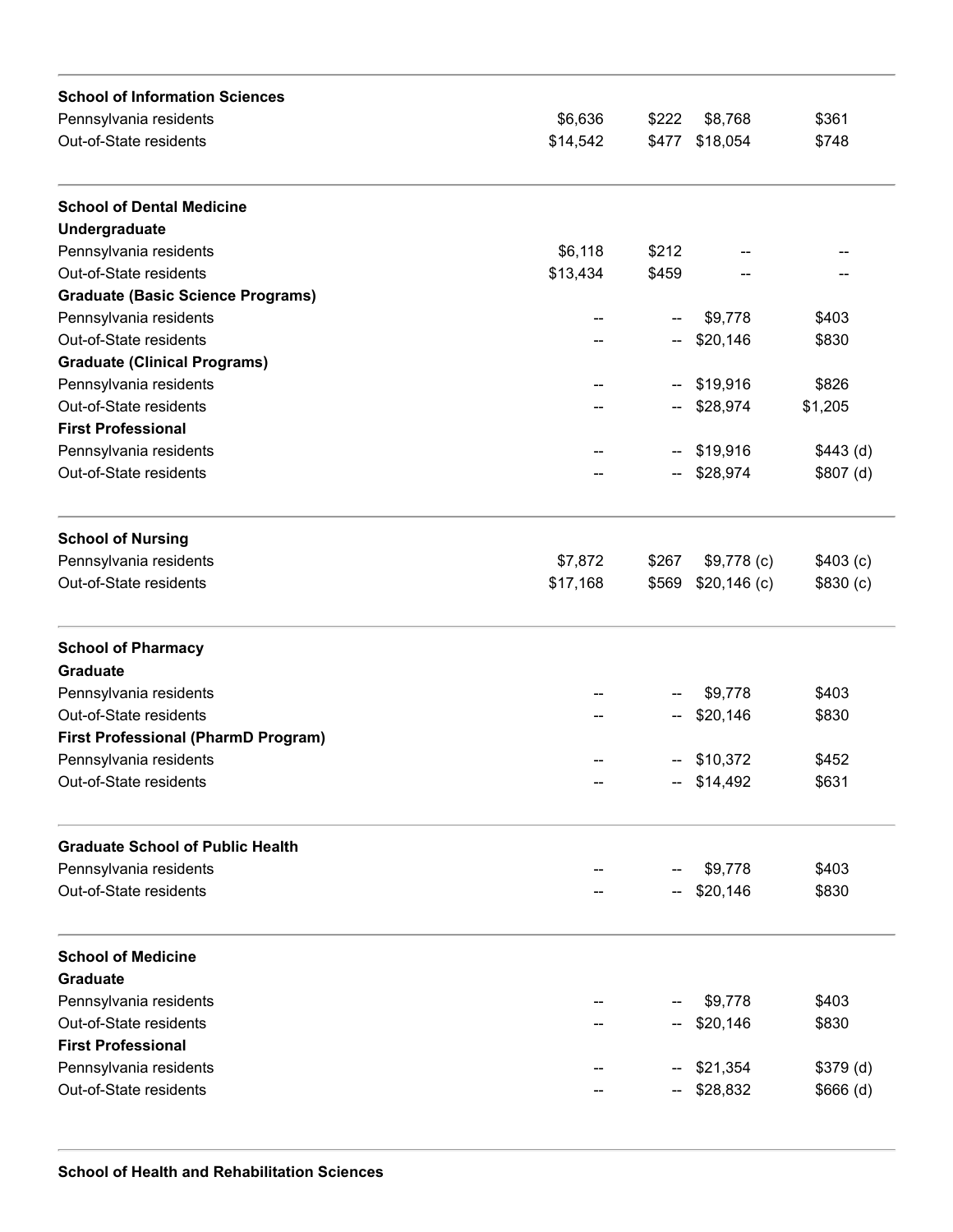| Pennsylvania residents                                                                        | \$7,872  | \$267                    | \$9,778        | \$403 |
|-----------------------------------------------------------------------------------------------|----------|--------------------------|----------------|-------|
| Out-of-State residents                                                                        | \$17,168 |                          | \$569 \$20,146 | \$830 |
| <b>Schools of Education and Public Health</b>                                                 |          |                          |                |       |
| Pennsylvania residents                                                                        |          |                          | \$9,058        | \$372 |
| Out-of-State residents                                                                        |          | $\overline{\phantom{a}}$ | \$18,658       | \$769 |
| <b>Schools of Nursing and Public Health</b>                                                   |          |                          |                |       |
| Pennsylvania residents                                                                        |          |                          | \$9,778        | \$403 |
| Out-of-State residents                                                                        |          |                          | \$20,146       | \$830 |
| Johnstown Campus (except for Engineering Technology,<br><b>Nursing, and Respiratory Care)</b> |          |                          |                |       |
|                                                                                               | \$6,118  |                          |                |       |
| Pennsylvania residents                                                                        | (c)      | \$212                    |                |       |
|                                                                                               | \$13,434 |                          |                |       |
| Out-of-State residents                                                                        | (c)      | \$459                    |                |       |
| <b>Johnstown Campus - Engineering Technology</b>                                              |          |                          |                |       |
| Pennsylvania residents                                                                        | \$6,568  | \$242                    |                |       |
| Out-of-State residents                                                                        | \$14,712 | \$504                    |                |       |
| <b>Johnstown Campus - Nursing</b>                                                             |          |                          |                |       |
| Pennsylvania residents                                                                        | \$7,872  | \$267                    |                |       |
| Out-of-State residents                                                                        | \$17,168 | \$569                    |                |       |
| <b>Johnstown Campus - Respiratory Care</b>                                                    |          |                          |                |       |
| Pennsylvania residents                                                                        | \$6,548  | \$222                    |                |       |
| Out-of-State residents                                                                        | \$14,368 | \$473                    |                |       |
| <b>Greensburg Campus</b>                                                                      |          |                          |                |       |
| Pennsylvania residents                                                                        | \$6,118  | \$212                    |                |       |
| Out-of-State residents                                                                        | \$13,434 | \$459                    |                |       |
| <b>Titusville Campus</b>                                                                      |          |                          |                |       |
| Pennsylvania residents                                                                        | \$5,644  | \$190                    |                |       |
| Out-of-State residents                                                                        | \$12,398 | \$410                    |                |       |
| <b>Bradford Campus (except Nursing)</b>                                                       |          |                          |                |       |
| Pennsylvania residents                                                                        | \$6,118  | \$212                    |                |       |
| Out-of-State residents                                                                        | \$13,434 | \$459                    |                |       |